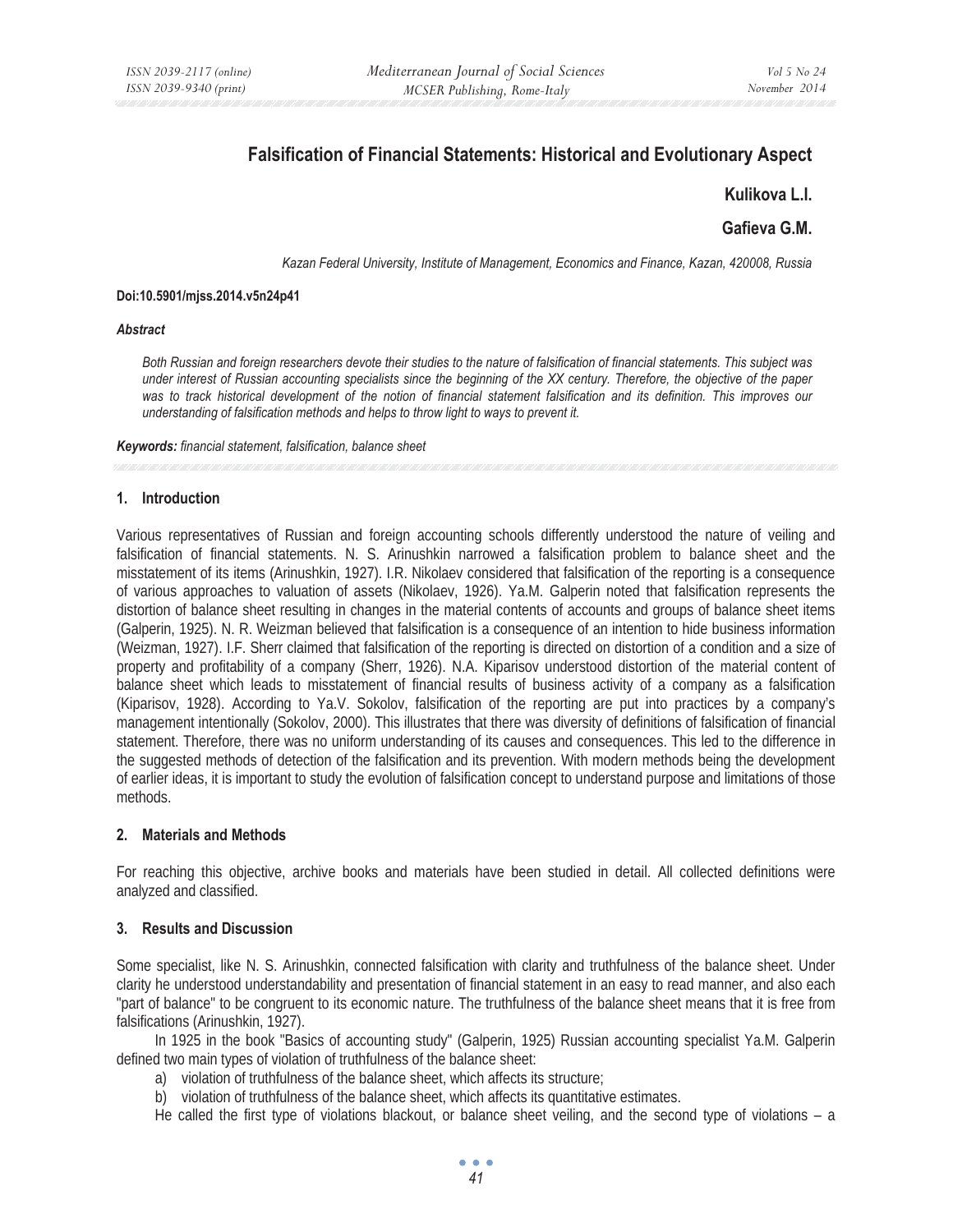perversion, or balance sheet falsification. Ya.M. Galperin considered that in case of veiling of the balance sheet there is an opportunity to find a mistake, whilst in case of falsification this opportunity is considerably lower. Ya.M. Galperin believed that "falsification of the balance sheet leads to the presentation of a wrong balance sheet in its essence, which changes content and valuation of its elements".

The Swiss professor I.F. Sherr in 1926 in his work "Accounting and balance sheet" (Sherr, 1926) highlighted the need "of bringing to the light the secrets of the balance preparators, putting to themselves a task, because of different incentives, to present in the best or worst way companies' position, conditions and the value of a property and its profitability".

I.F. Sherr understood as veiling of a balance sheet "such form of preparation of a balance sheet that makes the economic facts not clear or difficult to understand so the picture of financial position of the company is inaccurate or wrong". He identifies formal and material means of veiling. Balance sheet veiling Sherr I.F. considered as an instrument of business policy of joint-stock companies.

The German accounting specialist of that time P. Gerstner in 1926 in his book "Balance sheet analysis" (Gerstner, 1926) proved the requirement to publish a balance sheet to be a reason of its veiling. In his opinion, those who prepare published balances sheet use "different tricks, like shift of items, aggregation of several items to one, special not clear designations, not to mention possible obscuration or even fakes" ("a coloring, a combing, a balance waving" are also noted as ways of veiling of the balance sheet).

In 1931 well-known Russian accounting study specialist N.A. Blatov in the book "Accounting study" (Blatov, 1931), describing rules of balance sheet preparation, notes that violations of balance sheet preparation requirements leads to veiling and falsification of balance sheet. Besides "veiling sometimes happens unintentionally, because of ignorance or negligence of those who prepare balance sheet". However, intentional veiling cases are not rare – it is when "veil" is thrown on unattractive parts of the balance sheet to be hidden from public gaze. Falsification is defined as "violation of the requirement of accuracy, truthfulness of balance sheet; becoming incorrect, the balance sheet represents distortion, fake, falsification of the actual, correct balance sheet by its invaluable substitute. Falsification always happens deliberate, and the forged balance represents a balance sheet crime".

N.A. Blatov considered that it is difficult to draw clear, certain line between the concepts "veiling" and "falsification": "deliberate veiling is very close to falsification, and any falsification, of course, does balance sheet not clear, veils it".

In 1927 in N. R. Weizman's book "Accounting study course" (Weizman, 1927) the whole chapter is devoted to the questions of falsification and veiling of balances sheet. He understood the wrong aggregation of balance sheet items as veiling of balance sheet, "being reflected in clarity of balance sheet, but not causing any changes in the profit (loss) or capital of a company". Falsification, according to N. R. Weizman, represents violation of reality of an asset and a passive, almost always resulting in a wrong bottom line figure.

According to N. R. Weizman, receivables in a balance sheet is the most vulnerable item for all kinds of falsification, because valuation or doubtfulness of receivables from the third parties almost always depends on a judgment of a company itself. Among receivables items special attention should be paid to "other receivables" where many doubtful and disputable amounts can be hidden very often.

In work of leading Russian accounting specialist N.A.Kiparisov "Accounting study basics. Preparation of balance sheet and its analyses", written in 1928 (Kiparisov, 1928), it was noted that it is quite difficult to differentiate "veiling" and "falsification" concepts, because any blackout of a balance sheet is already its misstatement, but nevertheless some difference between these two concepts can be found. "Veiling, or balance sheet blackout, is used to hide in balance some parties of economic activity or some shades of economic position, but doesn't affect net profit and amount of capital. Falsification of a balance sheet assumes misstatement of its material content, which often leads to distortion of the results reached by a company" Furthermore N.A. Kiparisov distinguished two types of balance sheet falsification: falsification resulting in misrepresentation of balance sheet by making wrong entries, but without affecting financial results, and falsification of results and capital of a company.

Professor Ya.V. Sokolov in 2000 introduced the idea that it is impossible to achieve exact reflection of economic activities in financial statement preparation and therefore companies use veiling and falsification tricks (Sokolov, 2000). According to Ya.V. Sokolov, "if requirements of normative documents are fulfilled, but the absolute truth after all isn't reached, it is said about reporting veiling … If applied accounting techniques are beyond the rules, set by normative documents, in that case it is reporting falsification".

#### **4. Conclusion**

The analysis of professional views on the nature of falsification of financial statements showed that it is one of the